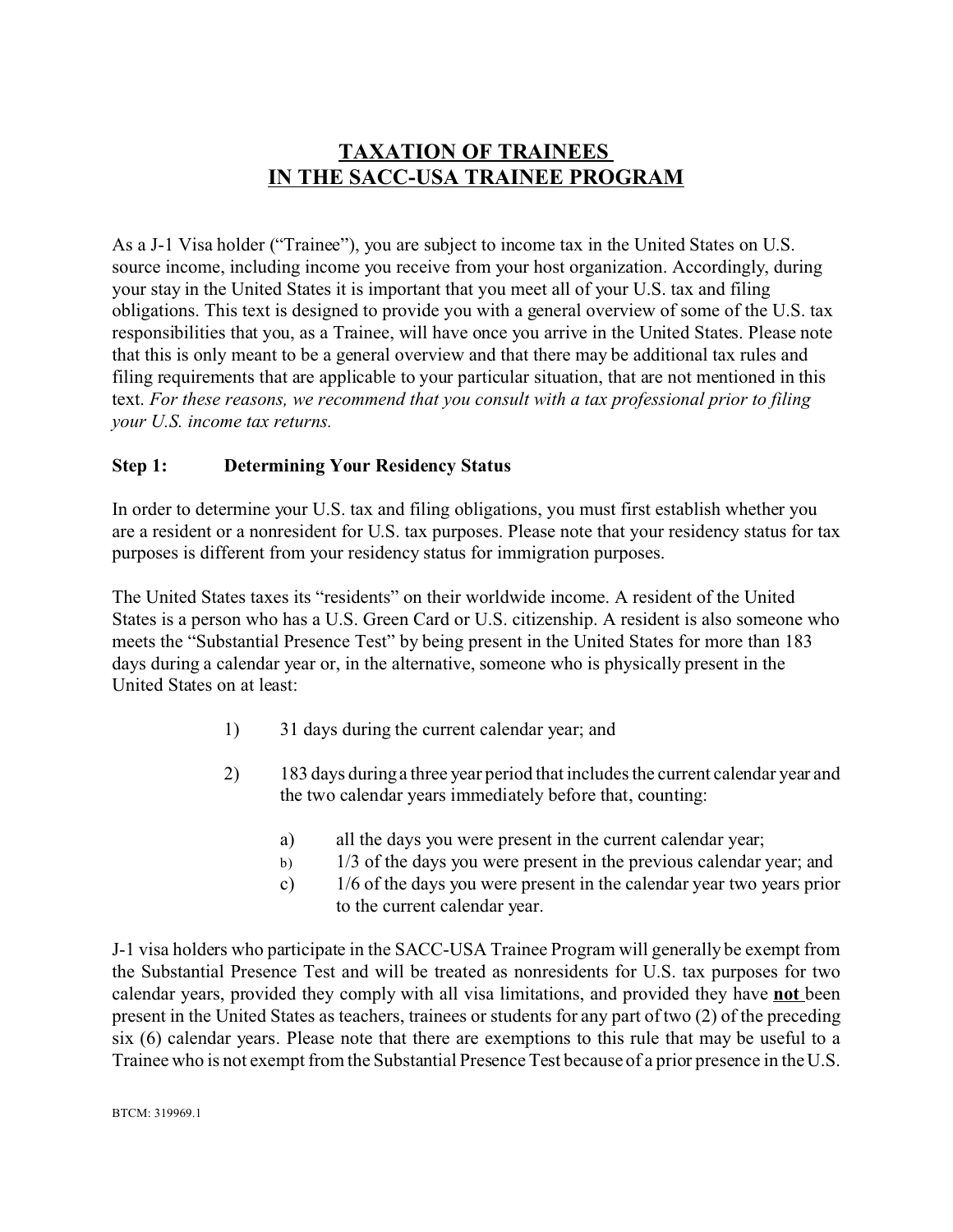as a teacher, trainee or student. These particular exemptions are complex and beyond the scope of this text.

## **Step 2: Determining Your Tax**

As a Trainee, you are subject to federal and state tax on your U.S. income. You are exempt from Social Security and Medicare tax as long as you are **not** considered a resident of the United States for U.S. tax purposes.

## **Step 3: Determining What and When to File.**

Your state and federal income tax returns are due on or before April 15<sup>th</sup> of each year. In the end of January of each year, your host organization will issue a Form W-2 showing the taxable earnings you received from the host organization during the prior calendar year, along with the state and federal income taxes withheld from your income. You must report the information set forth on Form W-2 on your federal and state income tax returns.

#### Form 1040NR or 1040NR-EZ

Trainees who are nonresidents for U.S. tax purposes must report their U.S. income on Form 1040NR or Form 1040NR-EZ. The latter is a shorter and simpler version of Form 1040NR. Please refer to the instructions of Form 1040NR-EZ to determine if you qualify to use this form or whether you must use Form 1040NR to report your income. You can find all federal tax forms, with accompanying instructions, on the Internal Revenue Service (IRS) website at [www.irs.gov](http://www.irs.gov).

#### Form 8843

You must file Form 8843, *Statement for Exempt Individuals and Individuals with a Medical Condition*, with your Form 1040NR (or 1040NR-EZ), in order to exclude days of presence in the United States for the purpose of being exempt from the Substantial Presence Test, which is described in more detail above.

If you fail to file Form 8843 you may be treated as a U.S. resident for tax purposes, and be subject to Medicare and Social Security Tax, along with income tax on your worldwide income.

For more information, please refer to the instructions for Form 8843 or IRS Publication 519, both which can be downloaded from the IRS website at [www.irs.gov](http://www.irs.gov).

#### State Income Tax Returns

Most U.S. states have an income tax. Accordingly, if you are residing in a state where you must file an income tax return, please refer to the individual state's website for additional filing information.